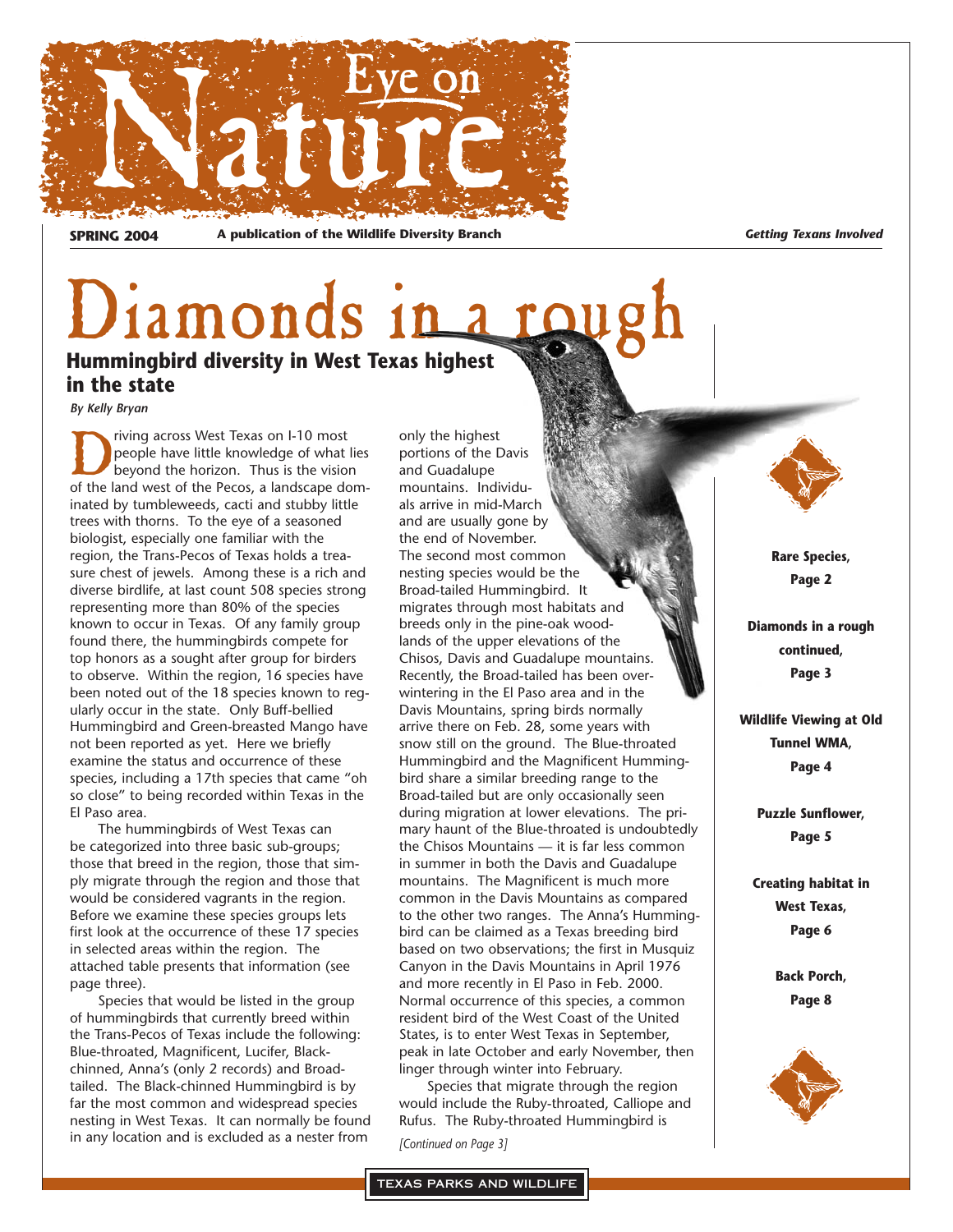# Rare Species

**Eye On Nature Spring, 2004**

**Texas Parks and Wildlife Department** *To manage and conserve the natural and cultural resources of Texas and to provide hunting, fishing and outdoor recreation opportunities for the use and enjoyment of present and future generations.*

#### **GOVERNOR OF TEXAS Rick Perry**

**COMMISSION Joseph B.C. Fitzsimons, Chairman** San Antonio **Alvin L. Henry, Vice-Chairman** Houston **J. Robert Brown** El Paso **Ned S. Holmes** Houston **Peter M. Holt** San Antonio **Philip Montgomery** Dallas **John D. Parker** Lufkin **Donato D. Ramos** Laredo **Mark E. Watson, Jr.** San Antonio

**Lee M. Bass, Chairman-Emeritus**  Fort Worth

> Executive Director **Robert L. Cook**

Wildlife Division Director **Mike Berger**

#### **EYE ON NATURE STAFF Mark Klym Editor John Herron Production Manager**

**Texas Parks and Wildlife Department receives federal financial assistance from the U.S. Fish and Wildlife Service. Under Title VI of the Civil Rights Act of 1964, Section 504 of the Rehabilitation Act of** 1973, Title II of the Americans with Disabilities Act<br>of 1990, the Age Discrimination Act of 1975, and<br>Title IX of the Education Amendments of 1972, the<br>U.S. Department of the Interior and its bureaus prohibit discrimination on the basis of race, color,<br>national origin, age, disability or sex (in educational<br>programs). If you believe that you have been dis-<br>criminated against in any Texas Parks and Wildlife<br>Department prog **desire further information, please call or write: The U.S. Fish and Wildlife Service, Office for Diversity and Civil Rights Programs - External Programs, 4040 N. Fairfax Drive, Webb 300, Arlington, VA 22203, (703) 358-1724.**

## **Last stand for mussels of the Rio Bravo?**

## *By Robert G. Howells*

**Freshwater mussels are the fastest<br>disappearing group of animals in<br>America. Sadly, this includes mus<br>populations in Texas as well as elsewhere** disappearing group of animals in North America. Sadly, this includes mussel populations in Texas as well as elsewhere in the United States. Among the Lone Star mussels, those in the Rio Grande (or the Rio Bravo, as it is called on the south bank of the river) are not only some of the most unique, but are also among the rarest and most immediately threatened species.

These mollusks are important elements in aquatic ecosystems. They are Mother Nature's biofilters removing organic particles, bacteria and plankton from the water. Freshwater mussels are also sensitive indicators of environmental quality. When the environment changes or degrades, they are the first organisms to disappear.

Native mussels live partially buried and unnoticed in mud, sand and gravel on the bottoms of Texas rivers, streams and reservoirs. Most people remain completely unaware of them. In the past, some species were harvested to make mother-of-pearl buttons. In recent years, shells of certain species have been used to make cultured pearl nuclei and still others produce gem-quality pearls themselves. Most of us rarely notice their presence — or their absence.

Mussels in the Rio Grande include representatives of North American species that reach their southern range limits in the waters of the Rio Bravo and others from Central American origins that reach their northern limits there. Some, like Texas lilliputs (*Toxolasma texasiensis*), are small and rarely grow more than an inch long. Others like the washboard (*Megalonaias nervosa*) reach nearly 12" in length, weights of 4 lbs., and can live over a century. Tampico pearlymussels (*Cyrtonaias tampicoensis*) and others can produce pearls. Several occur nowhere else in the world. At least 16 species have been documented in the Rio Grande basin.



Rio Grande freshwater mussels. Only two Mexican fawnsfoot mussels (top right) have been found alive in over three decades. Texas hornshell (bottom right) found in New Mexico and in Texas. Three living Salina muckets (top left) found in 2003 may be the only members of their species ever seen alive.

Human modification of the Rio Grande and its waters started almost as soon as Europeans arrived in the area. By the 1970s, all mussel species had seriously declined and several either slipped into extinction totally or were lost locally from the system. One endemic species (found nowhere else) called Rio Grande monkeyface (*Quadrula couchiana*) was last seen alive near Brackettville in 1898. Mexican fawnsfoot (*Truncilla cognata*) and Salina mucket (*Potamilus metnecktayi*) were last found near Del Rio in 1972. Texas hornshell (*Popenaias popeii*) was last seen about that time as well. In 1992, Texas Parks and Wildlife Department (TPWD) personnel found shells of Texas hornshell and Salina mucket between Big Bend and the mouth of the Pecos River. In the late 1990s, a small population of Texas hornshells was found alive in the Black River. These findings generated new interest in Rio Grande mussels and brought federal funding to support survey efforts to find other survivors in both Texas and New Mexico. When these survey efforts were completed in 2001, no new populations of any rare mussel species had been found in either state.

In March 2002, an instructor at Laredo Community College (LCC) reported to TPWD discovery of a recently dead washboard in the river near that school. Shortly thereafter in 2002 and 2003, TPWD and LCC personnel made a series of wonderful discoveries in the Webb County area. Nine living washboard mussels were located; rare Texas hornshell was also discovered alive (nearly 30 living specimens); as was yellow sandshell (*Lampsilis teres*); and two living Mexican fawnsfoot mussels were also documented. In summer 2003, three living Salina muckets were found in the Rio Grande representing the only members of their species ever to be seen alive.

This unbelievably good news was tempered with a sour dose of reality. The only known surviving specimens found in the Rio Grande were in areas experiencing major development and modification, separated by saline waters of the Pecos River that prevent interbreeding, and were rapidly being smothered by massive silt loads. All have been subject to drought-related dewatering and controlled water-level fluctuations. In view of projected increases in development and water demands within the Rio Grande basin, the future for its mussels seems very dim indeed.

*Robert is a researcher at the Heart of the Hills Fisheries Center in Ingram.*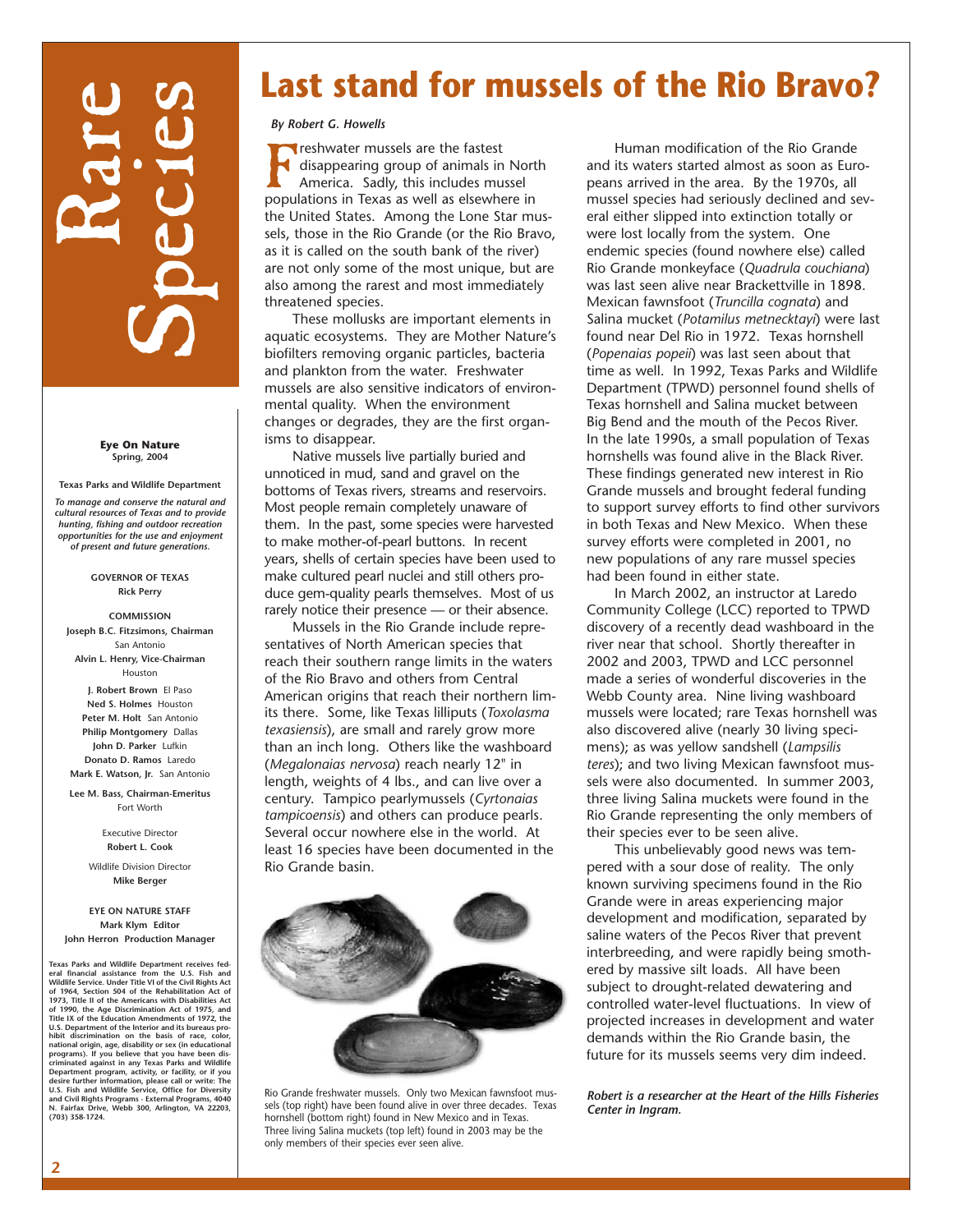## *[Diamonds in a rough – Continued]*

considered a rare spring migrant, but can be a fairly common fall migrant. Most spring migrants occur from late April–May; in fall individuals begin showing up in mid-August, peak in September and move on by the end of October. The first winter record was a bird photographed in Fort Davis in December 2002. The Calliope Hummingbird is also a rare migrant in

spring within the region. In fall the first individuals can arrive in early July with most moving south by mid-September. There is usually a clear separation between migrant adult males and



females/juveniles of this species. Adult males are typically gone by the first of September. During some years females and juvenile birds can be unusually common well into October. The final regularly occurring migrant is the Rufus Hummingbird. Without a doubt this little feisty bird, when present, can dominate any feeder. Although very rare in spring just like our other two migrant species, fall migrants can be quite abundant. The first individuals make an appearance in early July becoming quite common by the end of the month. Numbers peak in September but numerous individuals stay through late November and a handful of hearty birds tough it out through winter departing by February.

The final group of West Texas hummingbirds includes the rarer species that would be considered vagrants within the region. Included here are the Green Violet-ear, Broad-billed, White-eared, Berylline, Cinnamon, Violet-crowned, Costa's, and Allen's. The most recent addition to the region's list is the Green Violet-ear. An immature individual of this tropical low-

| <b>Species</b>          | Area         | El Paso Guadalupe Davis Mts. Big Bend Del Rio<br>Mts. Area | <b>Area</b>  | <b>Area</b>  | <b>Area</b>  |
|-------------------------|--------------|------------------------------------------------------------|--------------|--------------|--------------|
| <b>Green Violet-ear</b> |              |                                                            | X            |              |              |
| <b>Broad-billed</b>     | $\mathsf{X}$ |                                                            | X            | X            | X            |
| White-eared             | X            | $\mathsf{X}$                                               | X            | $\mathsf{X}$ |              |
| <b>Berylline</b>        |              |                                                            | $\mathsf{X}$ | $\mathsf{X}$ |              |
| Cinnamon*               | $\mathsf{X}$ |                                                            |              |              |              |
| Violet-crowned          | X            |                                                            | X            | $\mathsf{X}$ | $\mathsf{X}$ |
| <b>Blue-throated</b>    | $\mathsf{X}$ | $\mathsf{X}$                                               | $\mathsf{X}$ | $\mathsf{X}$ | $\mathsf{X}$ |
| Magnificent             | X            | X                                                          | $\times$     | $\times$     |              |
| Lucifer                 | $\mathsf{X}$ | $\mathsf{X}$                                               | $\mathsf{X}$ | $\mathsf{X}$ |              |
| Ruby-throated           | X            | $\mathsf{X}$                                               | X            | $\mathsf{X}$ | $\mathsf{X}$ |
| <b>Black-chinned</b>    | $\mathsf{X}$ | $\mathsf{X}$                                               | $\mathsf{X}$ | $\mathsf{X}$ |              |
| Anna's                  | X            | $\mathsf{X}$                                               | $\mathsf{X}$ | $\mathsf{X}$ | $\mathsf{X}$ |
| Costa's                 | $\mathsf{X}$ |                                                            | $\mathsf{X}$ | $\mathsf{X}$ |              |
| Calliope                | X            | $\mathsf{X}$                                               | $\mathsf{X}$ | $\mathsf{X}$ |              |
| <b>Broad-tailed</b>     | $\mathsf{X}$ | $\mathsf{X}$                                               | $\mathsf{X}$ | $\mathsf{X}$ | $\mathsf{X}$ |
| <b>Rufous</b>           | X            | X                                                          | X            | $\mathsf{X}$ | X            |
| Allen's                 | $\mathsf{X}$ |                                                            | $\mathsf{X}$ |              |              |
| <b>Total (17)</b>       | 15           | 10                                                         | 16           | 14           | 8            |

\*Actually observed in Santa Tersa, NM, approximately one mile from El Paso, TX.

land species made an appearance at 6,100 feet elevation in the Davis Mountains from July 1–8, 2003. This represented only the second record from the mountainous west. The Broadbilled Hummingbird is somewhat of an enigma. Historically, the species nested along the Rio Grande near Castolon (late 1930s). Although there are no contemporary nesting records, summer sightings of the species still exist. Most recent observations have occurred in spring; a male graced a Fort Davis feeder five of the last six years arriving the last week of April. This has probably been the same individual each season. Two recent winter records have been obtained from the El Paso area. Prior to 1993, very few Texas records existed for the White-eared Hummingbird. During that year at least three different individuals were found in the Davis Mountains with at least one present from late May through early September. One of the individuals, clearly a juvenile, was first observed on June 13 and photographed on June 21. The opinion of many ornithologists is that this bird was reared locally and most likely represents a Texas nesting record. Presently 12 of 14 Texas records are from this region. The stunning Berylline Hummingbird was first reported in Texas from the Chisos Mountains; however, the second occurrence and first fully documented record was from the Davis Mountains in August 1997. Additional individuals made an appearance, also in the Davis Mountains, in 1999 and 2000.

Texas came "oh so close" to being able to claim the Cinnamon Hummingbird on its list. A single individual representing the second record for the United States was present at a feeder in Santa Teresa, New Mexico from Sept. 18–21, 1993.

There are now seven accepted records of Violetcrowned Hummingbird from Texas, four of which have occurred in this region. Two are from El Paso, one from Big Bend National Park (along the Rio Grande at Boquillas) and most recently from the Clay and Jody Miller Ranch at the base of the Sierra Vieja. This bird was present from May 24–



June 6, 2002. Next on the list is the Costa's Hummingbird. Most of the records of this diminutive species are from the El Paso area recorded in March, April, September and October through December. There are now two records from the lower Big Bend area; the first summer record and only record from the Davis Mountains was an adult male present from June 10– Sept. 1, 2002. Finally, the confusing Allen's Hummingbird completes the list of species occurring here. Only adult males are identified with certainty in the field; thus, females and immature birds will be overlooked unless captured and measured. The only records currently existing are from the El Paso area and the Davis Mountains; however, without a doubt, a few individuals annually go unnoticed hiding among the swarms of closely-related Rufous Hummingbirds that are so abundant throughout the region in late summer and fall.

So seize an opportunity to visit the Trans-Pecos of Texas and find a few jewels of your own, you never know what species it might be!

**Kelly is currently a consultant in West Texas having retired from TPWD. He works out of Fort Davis.**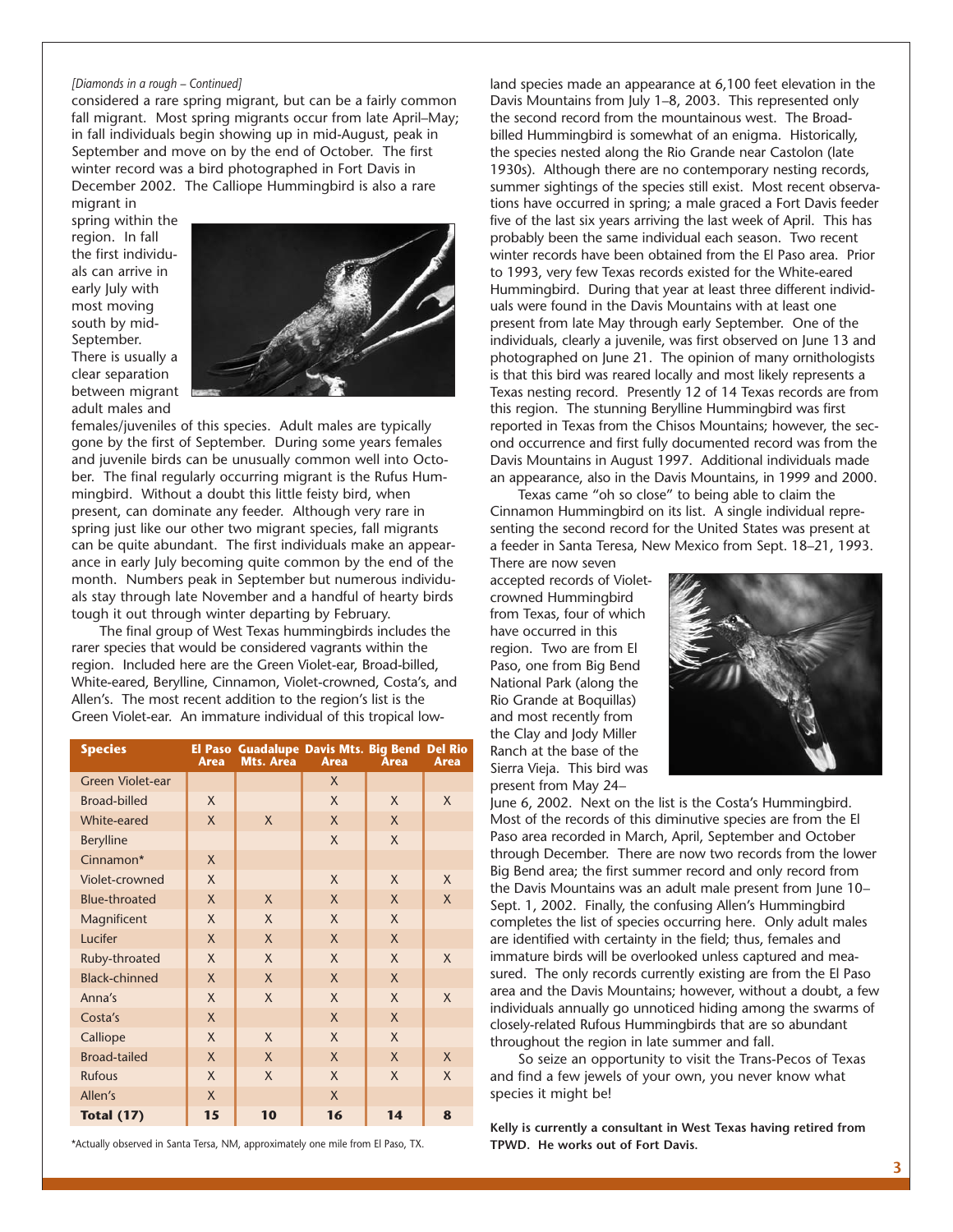## Wildlife Viewing **at Old Tunnel Wildlife Management Area**

*By Amy Sugeno*

Id Tunnel Wildlife Management Area (WMA) is home to 1-3 million Mexican Free-tailed bats (*Tadarida brasiliensis*) and 1,000-3,000 Cave Myotis (*Myotis velifer*) from March to October. Located on the Balcones Escarpment south of Fredericksburg, this 920-foot, abandoned Central Texas railroad tunnel was purchased by Texas Parks and Wildlife Department in 1991 to protect and manage the bats found in the tunnel. Though it is only 16 acres, 10,000-15,000 visitors come each season to Old Tunnel WMA to enjoy the bats' spectacular nightly emergence.

After returning to Texas from their wintering grounds in Mexico, many females find a "maternity roost" where they give birth to one pup, usually in June. While there are at least 10 major Mexican Free-tailed Bat maternity roosts in Texas, Old Tunnel is not considered a maternity roost. Rather, it is a "pseudomaternity roost" because, while pregnant and lactating females use the tunnel, pups are not born there. Maternity roosts typically require very stable temperature and relative humidity levels. Because Old Tunnel is open at both ends, it is thought these levels vary too greatly to support a maternity colony. However, Old Tunnel does provide important roosting habitat throughout spring and fall migration and during the breeding season for pregnant and lactating females as well as volant pups.

In addition to experiencing the nightly bat emergence from May to October, many visitors also enjoy the year-round daytime wildlife viewing opportunities at Old Tunnel WMA. Picnic tables are available near the parking lot, and a half-mile hiking trail meanders through upland savannas dominated by Live Oak (*Quercus virginiana*) and Little Bluestem (*Schizachyrium scoparium*), canyon slopes that support species such as Texas Oak (*Quercus buckleyi*) and Escarpment Black Cherry (*Prunus serotina* var. *eximia*), and canyon bottoms dominated by Hackberry (*Celtis* spp.) and Arizona Walnut (*Juglans major*).

Many visitors use the trail guide to

learn about a few of the more than 170 species of plants marked along the nature trail. Others simply hike the trail to enjoy the scenery, wildlife and views of the beautiful Balcones Escarpment. Still others come to learn about the bats or the history of the railroad tunnel and spend time reading the Texas Historical Marker and educational kiosks located at the parking lot and along the trail.

A variety of wildlife can be seen and heard at Old Tunnel WMA all year. During the bat emergence, the bats spiral upwards in a counter-clockwise direction

in order to gain altitude. Red-tailed and Swainson's hawks are often observed catching bats as they emerge, and Raccoons can sometimes be seen feeding on fallen bats. From the nature trail, bats can also be seen flying around the tunnel during the day, and visitors may also watch the bats return to the tunnel in the morning.

In addition to watching the fascinating nightly emergences, a variety of birds can be seen at Old Tunnel WMA. Old Tunnel WMA supports at least 100 species of migrant and resident birds. One can usually observe birds common to the Hill Country, such as Eastern Phoebe, Spotted Towhee, Carolina Chickadee, Bewick's Wren, Ladderbacked Woodpecker and Hermit Thrush. If lucky, visitors may also spot common, but not readily seen, species such as the Great-Horned Owl or Sharp-Shinned Hawk swooping silently over or through the woodlands. If especially lucky, visitors may also observe less-common species such as the Winter Wren or Peregrine Falcon.

While keeping their eyes up in search of birds, visitors are encouraged to also keep an eye on the ground. The impressive Texas Alligator Lizard may be



seen slowly moving among the leaf litter. As its name implies, this species looks like a small, pale alligator. It has yellowish eyes, is covered in plate-like scales, and can reach almost two feet in length!

The soft trill of the Cliff Chirping Frog, which, in Texas, is known only from the southern portion of the Hill Country west to the Del Rio area in Texas, can often be heard during the bat emergence from the cliffs outside the tunnel. While walking along the nature trail, visitors may also catch a glimpse of the Northern Fence Lizard. If observed while sunning itself, one cannot help but admire its beautiful neon-blue belly patches.

Old Tunnel WMA is open yearround from sunrise to sunset. From May to October, visitors can watch the bat emergence from either an upper viewing deck, which is free of charge, or lower viewing deck. Lower viewing deck prices range from \$0 to \$5 per person and include an educational presentation and up-close view of the emergence.

For more information about Old Tunnel WMA, please visit the web site at www.tpwd.state.tx.us/wma/find\_a\_wma/ list/?id=17

**Amy is manager of the Old Tunnel Wildlife Management Area.**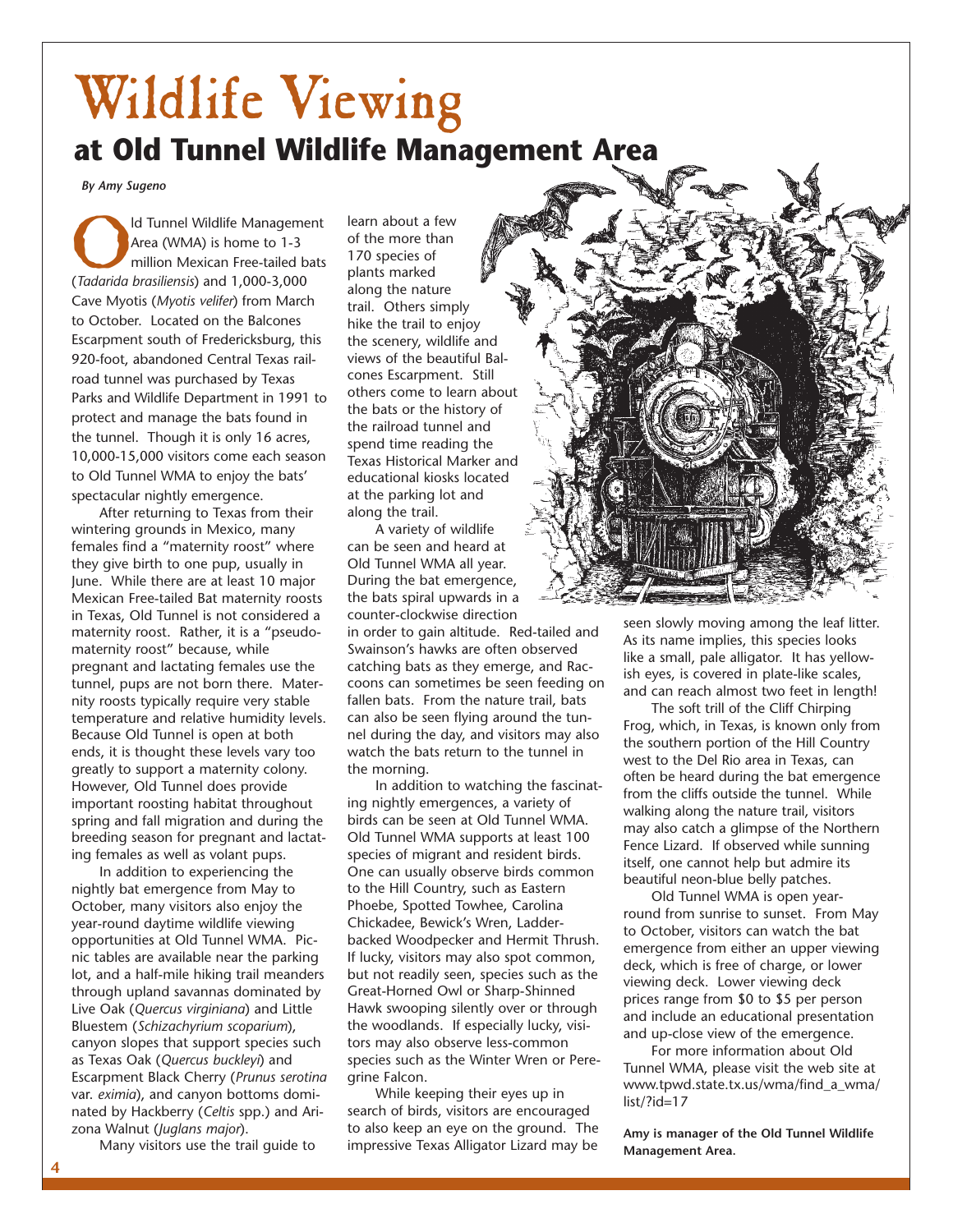## How the Puzzle Sunflower **changed its name**

*By Jackie Poole*

**M** ost plants that occur in the desert have adaptations for arid conditions. They cover their leaves and stems with waxes desert have adaptations for the arid conditions. They cover and/or hairs to prevent moisture loss. Succulent plants like cacti, yuccas and agaves store water for future use in their stems and leaves. Creosote bushes have long, shallow roots to efficiently gather any drop of moisture that falls. But even in the desert, sources of water do exist, and a few plants have successfully managed to exploit this habitat.

The Pecos sunflower (*Helianthus paradoxus*) grows in cienegas (spring-fed desert marshes), particularly saline ones, along tributaries of the Pecos River in Texas (Pecos and Reeves counties) and along the drainages of the Pecos River and Rio San Juan in New Mexico. This tall (to 10 feet) elegant sunflower has lance-shaped leaves with three distinct nerves and similarly shaped bracts at the base of the flower head. Because of its preference for saline soils, the Pecos sunflower attracted the attention of the agricultural research community who wanted to develop a sunflower crop that could grow under saline conditions. The species name, paradoxus, as well as its original common name, puzzle sunflower, refers to the difficulty researchers had in relocating the species. Even in the original description, the author thought that the plant he was describing might

already be extinct! One would think that it should be easy to find a 10-foot tall sunflower, but there were several reasons why the species remained mysterious.

Pecos sunflower blooms much later (September and October) than other sunflowers. It does not even begin to form a flower stalk until late August. Botanists may have been looking for it too early in the season. Numbers of individuals in populations can fluctuate widely from year to year due to the plant's annual nature. In a dry year a site may appear to have no Pecos sunflowers even though hundreds of dead stalks from a previous wet year are present.

Much of the Pecos sunflower's original cienega habitat has been destroyed or highly altered by over-pumpage of groundwater. Pecos sunflower only grows in marshy habitats with standing water or very shallow water tables, heavy soils, and saline conditions. Soil surveys for Pecos and Reeves counties indicate many areas of soils that were formed in spring-fed marshes. According to Gunnar Brune, author of *Springs of Texas*, beginning around 1946, groundwater levels fell as much as 120 meters in Pecos County and 150 meters in Reeves County causing almost all of the springs to go dry. Six out of 36 springs in Pecos County and seven out of 25 springs in Reeves County were dry by the 1970s. He attributed the drop in the



# **Did You Know?**

With more than 1,295 plant taxa from ferns and their allies through flowering plants, the 32,000 square miles of the Trans-Pecos region is one of the most biologically diverse regions of North America. This region contains 131 rare plant taxa, nearly three times the number of rare plants for the rest of the state!

water table to heavy pumping for irrigation. As the springs dried up, the plant community changed from wetland species such as rushes, sedges, saltgrass and various salt-tolerant herbs to species such as mesquite and sacaton that require less water. In cases where the water disappeared long ago, creosote bush and other desert shrubs invaded. The soil was no longer saturated with water and only occasionally inundated by floods. Pecos sunflowers disappeared from these sites along with the water.

During the 1980s a controversy arose over whether the Pecos sunflower was a recently formed unstable hybrid between the common annual sunflower (*Helianthus annuus*) and the prairie sunflower (*Helianthus petiolaris*) that resulted from human disturbance (irrigation ditches). Or was the Pecos sunflower a distinct species capable of reproducing on its own? After over 10 years of detailed genetic work, Dr. Loren Rieseberg and his students from Indiana University have shown Pecos sunflower to be the result of a one-time hybridization between the common and prairie sunflowers that took place 75,000 to 208,000 years ago, long before humans came to the western United States. The product of this hybridization evolved into a new species by exploiting a habitat (ciénegas) where neither of its parents could exist.

Although much of the mystery surrounding the Pecos sunflower has been solved, the species' future remains uncertain. As the human population continues to grow, so do demands on groundwater. Will there be enough water for both? Only time will tell.

*Jackie is a botanist for the Wildlife Diversity program working out of Austin.*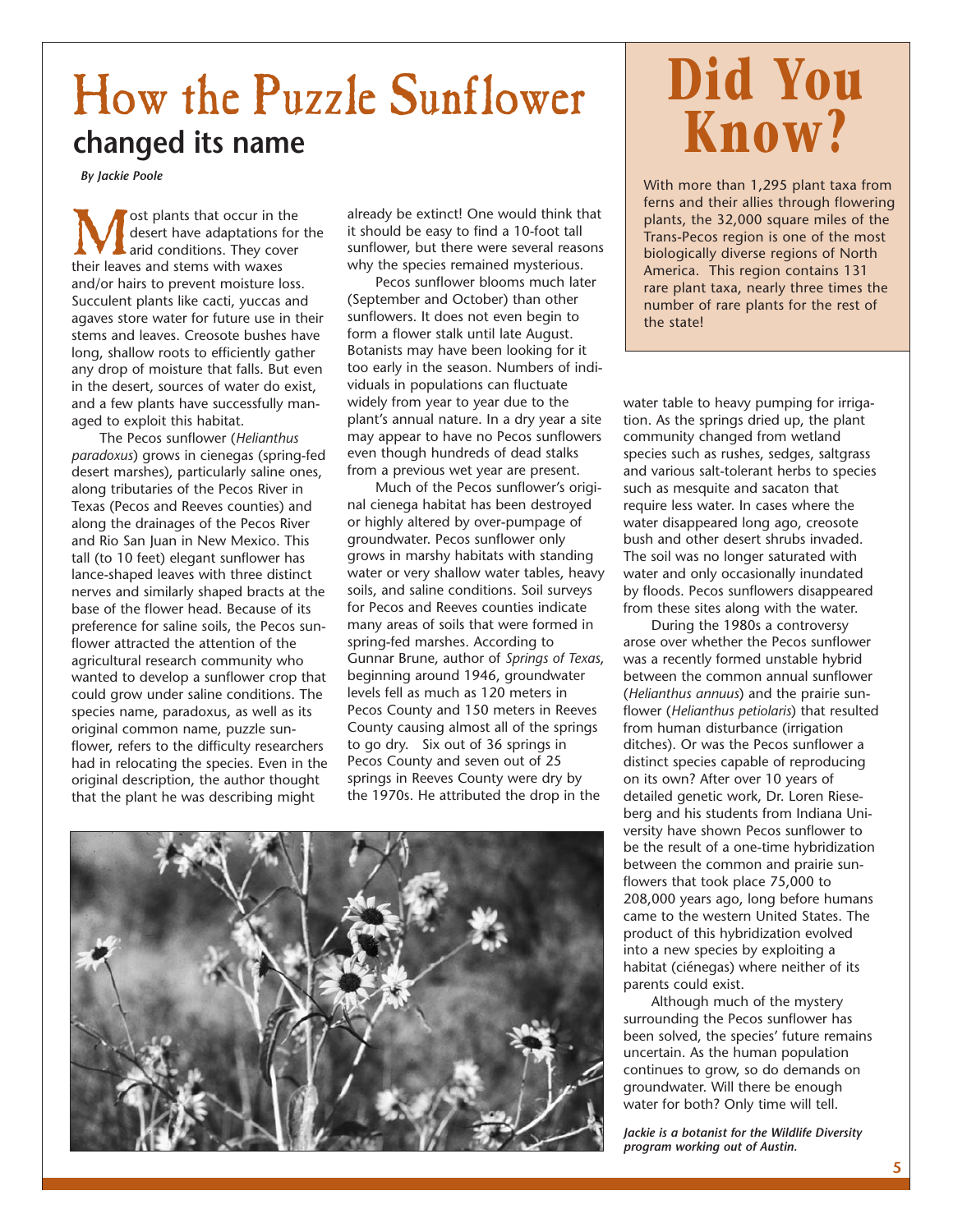# Creating Habita **in West Texas**

## *By Carolyn Ohl*

Freater plant diversity attracts a<br>greater diversity of wildlife species<br>ing a diverse habitat is enhanced because greater diversity of wildlife species. In West Texas the reward for creatof its contrast to the surrounding vegetation, or lack thereof.

Although the pleasure and satisfaction of such a project is immeasurable, it should be undertaken only after a careful examination of what is involved. The first consideration is an ability to provide adequate water. The next is the degree of commitment one is willing to undergo for many years.

Without sufficient watering, the project is often unfeasible in West Texas. Flash flood runoff and roof catchment are good options to provide additional water, though some well water irrigation may be required. Roof catchment alone will probably work only for a small backyard habitat and have a very large roof. The most environmentally responsible system is to trap flood waters. This enhances the use of plants that are native to West Texas.

To trap flood waters it is necessary to build a diversion dam in an arroyo that floods during rains of one-half inch or more. The dam backs up water that will run into a channel you dig, which in turn empties into a tank. The top of the tank has to be lower



than the creek bed. The top of the dam has to be lower that the ground above the creek so that when your tank is full the surrounding land won't be flooded and possibly washed away. Some years your tank (or tanks) may stay full and other years you may have to depend on other water sources.

It is best to start with a small planting area and expand as water and enthusiasm permit. Be sure to group plants according to their water needs, scattering the more drought tolerant plants toward the perimeter. Don't plant in unnatural looking rows — even your walkways should be in curved patterns. If you decide to add water features such as streams, waterfalls or bogs, all will blend together nicely.

Start with fast-growing native trees such as Arizona Cypress or Netleaf Hackberry. While hackberry is often considered a junk tree, even their detractors will note that birds love them. Although short lived, hackberry will provide you with ample offspring and require limited water. Once a canopy of shad begins to develop, oaks, pinions and maples can be planted beneath it. Bushes should be added as well, although this may be helped along by the wildlife you should already be enjoying.

While noxious weeds will need to be controlled, many of the "volunteer" plants you may find can be allowed to grow. Mesquite and acacia should start on their own, but persimmons, Mexican redbud and a number of other wonderful native plants may have to be started. Remember, variety is better.

Mulching is vital — about four inches deep twice a year around each planting to at least cover the root zone will help maintain a moist soil. I make basins around each plant to hold water. As the trees grow, I enlarge the basin area, always filling it with mulch. Weight the mulch by covering it with weighted netting to keep it in place.

Resist the urge to prune whenever possible — you are doing it for yourself and not for the plants. If you must prune, limit it to your paths, allowing easier access to the habitat but still maintaining the shelter for the animals.

**Carolyn Ohl lives in Alpine. She created a beautiful mountain habitat near Terlingua where she has hosted many species of birds, butterflies and other wildlife in even the driest of conditions.**

## **Wildlife Diversity Conference Aug. 18-20**

#### *By Steve Bender*

In a response to widespread public and congressional support for the Conservation and Reinvestment Act (CARA), the federal State Wildlife Grant (SWG) program was created in 2001. This program has provided 200 million dollars to state, territory and Native American, tribal groups to provide support for wildlife programs. In order to continue funding, a statewide comprehensive wildlife conservation strategy must be drafted and submitted to the U.S. Fish and Wildlife Service by Oct. 1, 2005. Texas Parks and Wildlife Department (TPWD) has been tasked with the production of this plan with the help and input of Texas based non-profit organizations, other Texas based agencies and the public. In order to facilitate the active input of the non-profit and Texas agencies the TPWD Wildlife Diversity Branch is sponsoring a three-day conference Aug. 18–20 in San Marcos, Texas, that will include speakers from across Texas and from a number of other agencies and

non-profit groups. The first day of the conference will focus on the state of habitats and communities in the different ecoregions of Texas. The speakers will be asked to discuss those habitats that are potentially unique and possibly threatened by habitat loss or other issues. The second day of the conference will consist of at least six concurrent sessions focused on species and species groups of interest in the different ecoregions of Texas. Speakers will discuss species that may be in decline or species that have limited data and require further inventories or research. Sessions will include information on birds, mammals, reptiles and amphibians, aquatic species, invertebrates and habitats or plant groupings. The final day of the conference will include sessions on conservation management tools including the use of GIS for the production of a Wildlife Diversity Atlas for the State of Texas as well talks on Ecoregional Planning by the TNC. The final sessions of the conference will be break-out discussion groups, on species groups that will culminate in a final group discussion concerning the SWG wildlife conservation strategy. This

process will lead to the development of species working groups that will consist of a cross section of professional biologists and ecologists from across the state. These working groups will then put together a list of species and other information that will be placed directly in the final conservation strategy. Once a basic strategy has been conceived it will be open for public comment. We hope to have the strategy done by early 2005 and be prepared for public comment in the spring of 2005. While the Wildlife Diversity conference will be opened to mostly Texas biological professionals, the public comment portion of the plan will be open to any and all individuals. As a public agency it is very important to TPWD that this document be put in front of the citizens so they can have a true impact on the outcome of how this plan is drafted. Please be looking for opportunities to comment on the strategy, we will be posting it on the TPWD Web site. **www.tpwd.state.tx.us**

**Steve is a wildlife planner with the Wildlife Diversity program out of Austin.**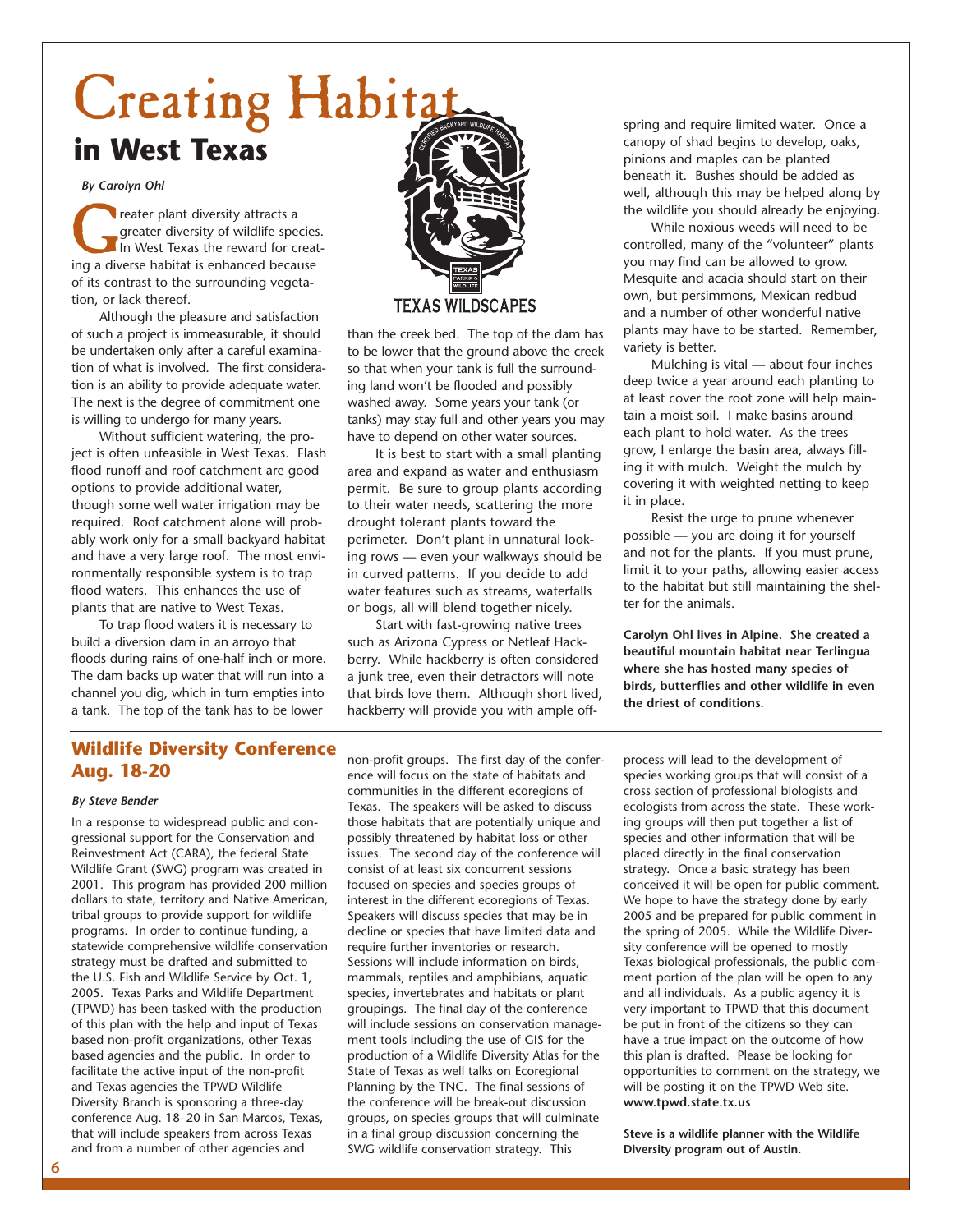### *[The Back Porch – Continued]*

irregularly shaped ranges of igneous origin, intervened by expansive basins, plains and plateaus. The overall visual effect is one of great openness. My wife contends that the Trans-Pecos looks like it "fell out" of her native state of Chihuahua, Mexico, and I agree.

Ecologically, the Trans-Pecos defines the Chihuahuan Desert portion of Texas. In turn, the Chihuahuan Desert, largest of the four American deserts, roughly coincides with the Mexican Highlands. The desert's climate is shaped by the Sierra Madre Occidental shielding the interior highlands from moisture-laden winds coming off the Pacific Ocean. Solar radiation, dry-warm air, and low precipitation rates are the defining ingredients of the desert climate and these have a profound influence on the biotic communities in the Trans-Pecos.

Mountain ranges with sufficient mass and elevation to produce a cooler, wetter climate, such as the Guadalupes, Sierra Diablos, Sierra Viejas, Chinatis, Davis Mountains, Del Nortes and Chisos, represent the "sky island" gems of the Trans-Pecos. Above 1,600 elevation, these ranges support various forms of evergreen oak and mixed conifer woodlands most often with uniform grass stands at ground level. In the Guadalupe, Davis and Chisos mountains, relict stands of Ponderosa and other large pines form forested islands primarily at elevations above 2,000 meters. Springs and seeps remain relatively common in these mountains and occasionally produce perennially flowing streams. Collectively, the "sky island" ranges occupy less than 10% of the Trans-Pecos surface area, but support disproportionately high regional biodiversity.

The region's two major river drainages — the Rio Grande and Pecos River — are good examples of obvious, ongoing unnatural change. Floodplain clearing, damming (upstream and downstream), water withdrawal, contamination, and invasion by exotic plants have dramatically changed the flow dynamics and appearance of these rivers and their riparian corridors. Only small fragments of the native cottonwood bosque that historically lined some stretches the Rio Grande remain and the banks of both rivers are choked with either giant reed or salt cedar. Spoiled and impoverished as it is, I am strongly attracted to the Great River.

Several historic sources hint at landscape changes in the Big Bend region of the Trans-Pecos. Brevet Second Lieutenant, William H. Echols, who lead the

now-famous "Camel Expeditions" through the southern portion of the Trans-Pecos in 1859 and 1860, described waste-high grasses at Tornillo Flats and along Terlingua Creek. Today these landscapes support sparse desert scrub and highly eroded, bare ground. In the mid-1880s, the G-4 Ranch stocked 30,000 head of cattle in the lower Big Bend, suggesting there must have been forage and grasslands in this region far beyond the proportions found there now. Present day Big Bend lowlands mostly support varied forms of desert scrub and large amounts of bare ground, giving little clue that grasslands might have occupied many sites 100 years ago.

During June 2003, my participation in annual pronghorn surveys provided some disturbing observations. As the plane weaved methodically over the expansive grasslands of northern Brewster and eastern Presidio counties in search pronghorns, two things jumped out at me. Over extensive tracts of grassland on the plains and basins, 30% to 60% of the surface area is barren ground. The bare ground I refer to is not the normal interstitial space between individual perennial grass tufts characteristic of these grasslands, but rather a repeating pattern of bare, elongated polygons or bands oriented perpendicular to the terrain's slope.

The overall pattern is a vermiculation of grass and bare ground banding. It was difficult to judge dimensions precisely from our airplane, but I estimate that the irregularly shaped bands of bare ground averaged 5-20 ft. in width and 10-100 ft. in total length. Orientation of the sheeteroded surfaces across the slope seems counter-logical. From the ground, these same grassland surfaces have a much more intact and healthy appearance, especially after a good monsoon season and the addition of new top growth to the remaining grasses and forbs.

Despite local and landscape reductions in biodiversity, the Trans-Pecos has retained much of its rich natural heritage and remains on the high end of the biodiversity scale for Texas.

In desert environments, biodiversity conservation issues frequently revolve around water. The Trans-Pecos is no different. Diversion and contamination of scarce surface water, withdrawal of the seemingly endless supplies of ground water, and the apparent (and not so apparent) ramifications to biodiversity are high on my list of conservation priorities. The Rio Grande and Pecos River are the best known and

largest scale examples of imperiled riverine ecosystems within the Trans-Pecos and nearly so for the American Southwest. The threat extends to the aquatic and riparian communities associated with numerous seeps, springs, cienegas, and a handful of intermittent and permanent streams scattered across the region's mountain and basin landscape. The current prospect of large-scale pumping of Trans-Pecos groundwater for export to water-hungry urban markets has far reaching implications to the region's biodiversity.

Perhaps there has never been a time more favorable toward good land stewardship and biodiversity conservation in the Tran-Pecos than the present one. I like to think that public awareness, technical understanding, strategic thinking, funding, and social will for the advancement of biodiversity conservation goals are at record peaks of abundance and gaining. Needed are active partnerships between interested citizens, private landowners, non-government organizations, private industry, academic institutions and government agencies to bear on the issues of strategic planning and actual implementation of a comprehensively integrated Trans-Pecos biodiversity conservation effort.

Texas is a private-land state. Meaningful conservation on a landscape scale cannot be achieved without the region's landowners. Further, development of meaningful economic incentives and ecotourism will be needed to enlist the interests and support of these landowners. The integrated use of existing public and private conservation lands, land easements, and federal and state cost-share incentives on private lands, combined with the potential for other tools, offer an example of how effective conservation programs could be fueled and sustained in the future.

I find myself returning to the Great River for refreshment of mind and spirit. In this harsh environment of muted colors, thorny plants and barren surfaces, it is the exception rather than the rule. Anyone who has ever lived and worked in the desert knows the magic of running water. From a rocky promontory near Lajitas, I get an idealized view of the fabled river. The distant green bordered, silvery thread below winds a course of alternating rushing chutes and quiet reaches through the rugged mountains.

*Dave is a regional diversity biologist working out of Alpine.*